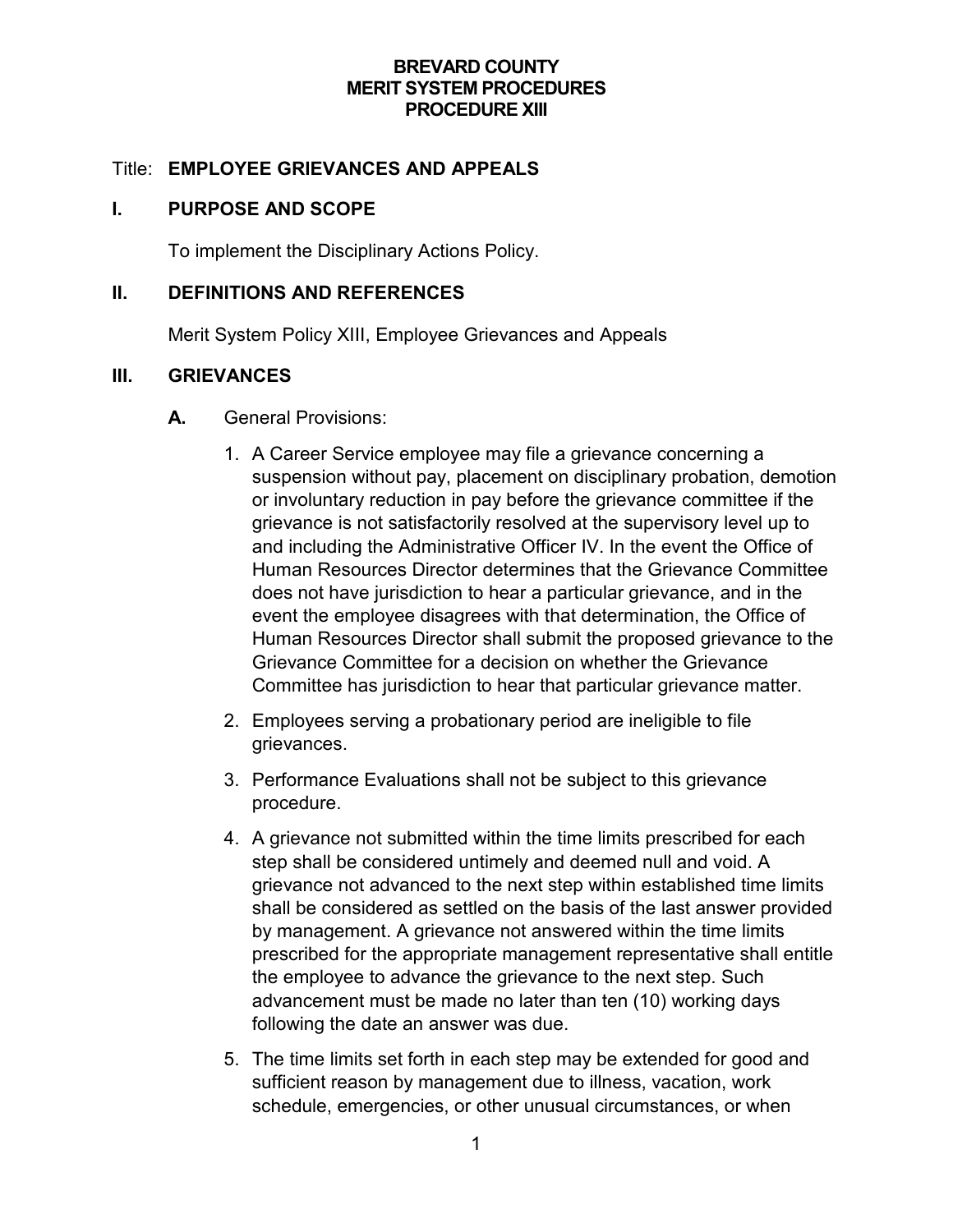deemed in the best interest for assessment of all available information to arrive at an equitable solution to the grievance. Should a time limit be extended the employee will be so advised and be notified of a date as to when a reply will be provided.

- 6. When a grievance is submitted in writing in accordance with section C of the grievance procedure it shall contain the following minimum information:
	- a. a complete statement of the grievance and the facts upon which it is based;
	- b. the names of any witnesses who can provide supportive or relative information;
	- c. the specific rule, policy or procedure alleged to have been violated, or the reason a disciplinary action is considered to be unjust;
	- d. and, the desired remedy or solution requested.
- 7. In the event the written grievance does not contain all of the above information the appropriate supervisor has the right to return it to the grievant to supply the required information. The grievant would then have seven (7) working days to return the written grievance with the completed information.
- **B.** Grievance Committee:
	- 1. Grievance Committee members shall be selected and serve in accordance with the following procedure:
		- a. Each Administrative Officer V shall appoint one (1) supervisory and two (2) non-supervisory employees from their department/office to serve as a grievance committee member.
		- b. Regular grievance committee members will be selected by lot drawing for each grievance as required. The remaining appointees shall serve as alternate committee members. Members of the grievance committee will not be from the same office.
		- c. No member of the grievance committee may be from the same department or division as the employee filing the grievance.
		- d. New appointees shall be selected in the same manner, during the month of December, for the new year's term.
	- 2. The Office of Human Resources Director, or his designee, shall act as permanent secretary to the Grievance Committee and be responsible for notifications of interested parties, the keeping of official files and rendering advice on personnel policies and procedures.
	- 3. All meetings, investigations and hearings related to grievance reviews shall be conducted during normal working hours, whenever possible.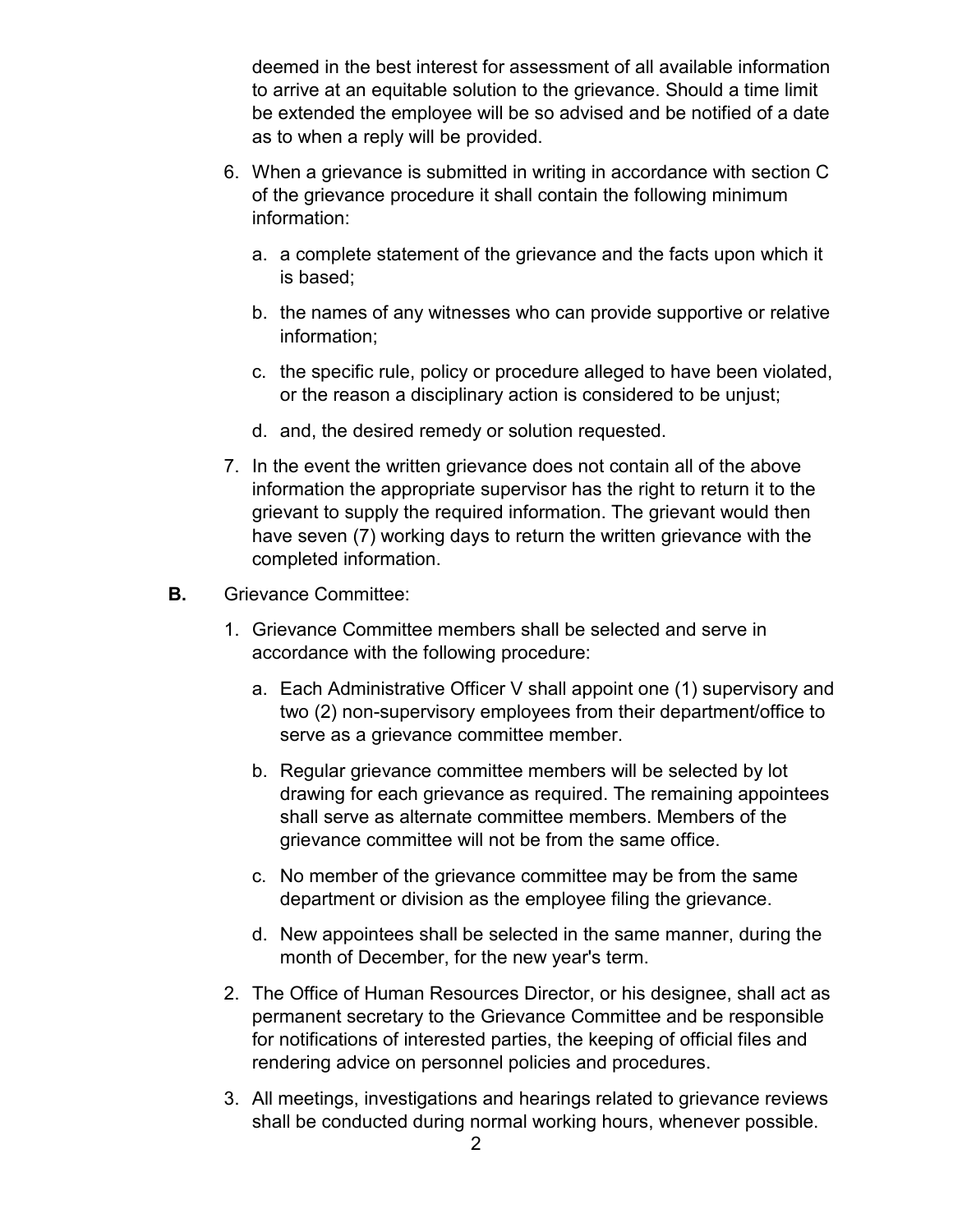All participants in Grievance Committee activities shall be granted administrative leave with pay. Members of the Grievance Committee shall be granted reasonable travel allowances when grievance hearings require travel outside the member's official duty station.

- **C.** Grievance Procedure Steps:
	- 1. For a grievance concerning terms or conditions of employment or discipline up to a written reprimand:

**Step 1:** Within ten (10) working days of the occurrence of the incident from which the grievance arose, the employee shall discuss the complaint with his/her immediate supervisor. Discussions will be informal for the purpose of settling the problem in the simplest and most direct manner. The immediate supervisor shall make appropriate inquiries and take appropriate actions to resolve the problem, when indicated, or provide the employee with a verbal answer within seven (7) working days.

**Step 2:** If the grievance is not settled at the first step, or a reply has not been received within seven (7) working days, the employee may submit a written grievance to the Administrative Officer IV/V (working title: department/office director) within seven (7) working days.

The Administrative Officer IV/V shall conduct a hearing on the grievance within ten (10) working days of receipt of the written grievance and provide the employee a written reply no later than ten (10) working days following the hearing. The decision rendered by the Administrative Officer is final and nonappealable.

2. For a grievance concerning suspension without pay, demotion or involuntary reduction in pay:

**Step 1:** Within ten (10) working days of the occurrence of the incident from which the grievance arose, the employee shall discuss the complaint with his/her immediate supervisor. Discussions will be informal for the purpose of settling the problem in the simplest and most direct manner. The immediate supervisor shall make appropriate inquiries and take appropriate actions to resolve the problem, when indicated, or provide the employee with a verbal answer within seven (7) working days.

**Step 2:** If the grievance is not settled at the first step, or a reply has not been received within seven (7) working days, the employee may submit a written grievance to the Administrative Officer IV/V within seven (7) working days.

The Administrative Officer IV/V shall conduct a hearing on the grievance within ten (10) working days of receipt of the written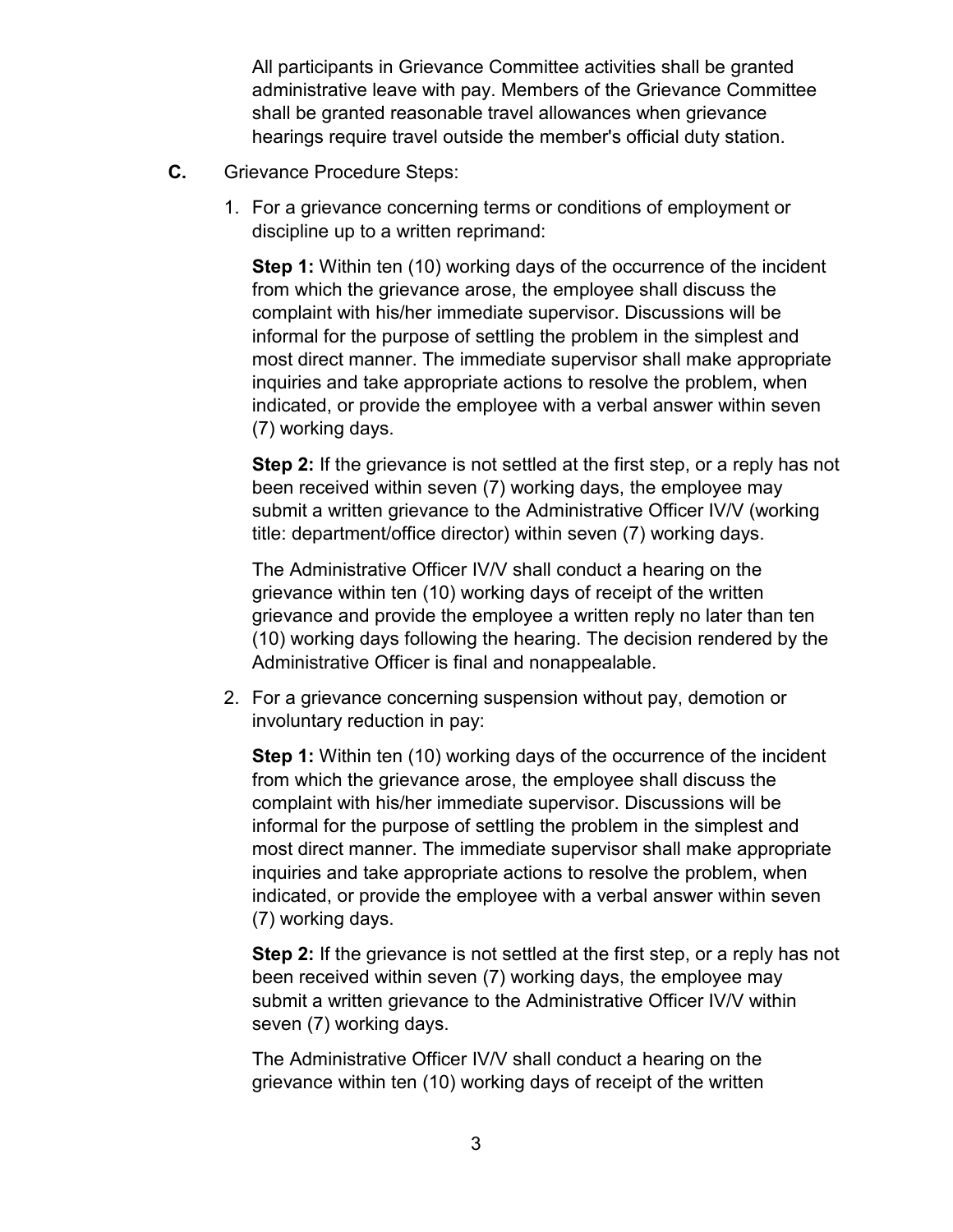grievance and provide the employee a written reply no later than ten (10) working days following the hearing.

If the matter is resolved at Step 2, it will be so acknowledged by the employee on the written grievance form.

**Step 3:** If the grievance is not settled by the Administrative Officer, the employee may request in writing to the Office of Human Resources Director for the grievance to be reviewed by the Grievance Committee within seven (7) working days of receiving the written reply. Such requests shall be accompanied by all facts and information concerned with the grievance and the written replies given thereto.

Within 30 days after receipt of a written request for review, the Office of Human Resources Director shall present the grievance before the Grievance Committee. Postponements of a hearing before the Grievance Committee will be allowed only for cause. The Grievance Committee shall, within ten (10) working days, following a review or hearing, render its findings and advisory recommendations to the County Manager.

The County Manager will weigh the findings and recommendations of the Grievance Committee, and within ten (10) working days, notify the parties, through the Office of Human Resources Director, as to his decision. The decision of the County Manager shall be final. When the County Manager disregards the advisory recommendations of the Grievance Committee, he shall provide his reasoning in writing to the grievant.

3. For a grievance concerning disciplinary probation:

**Step 1:** Within ten (10) working days of the occurrence of the incident from which the grievance arose, the employee shall submit a written grievance to the Administrative Officer IV/V.

The Administrative Officer shall conduct a hearing on the grievance within ten (10) working days of receipt of the written grievance and provide the employee a written reply no later than ten (10) working days following the hearing.

If the matter is resolved at Step 1, it will be so acknowledged by the employee on the written grievance form.

**Step 2:** If the grievance is not settled by the Administrative Officer, the employee may appeal the grievance in writing to the Office of Human Resources Director for the grievance to be reviewed by the Grievance Committee within fifteen (15) working days of receiving the written reply.

Such requests shall be accompanied by all facts and information concerned with the grievance and the written replies given thereto.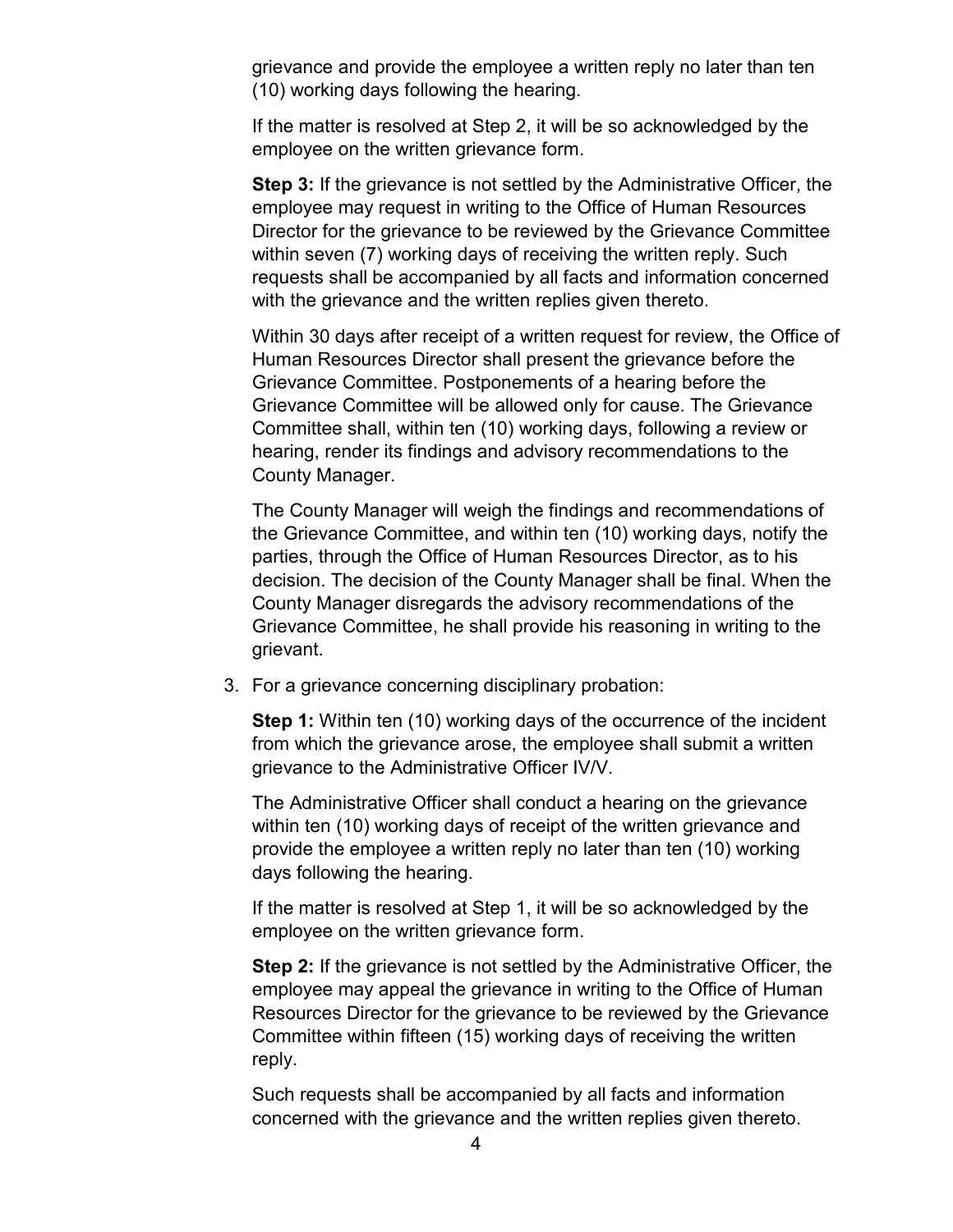Within thirty (30) days after receipt of a written request for review the Office of Human Resources Director shall present the grievance before the Grievance Committee. Postponements of a hearing before the Grievance Committee will be allowed only for cause. The Grievance Committee shall, within ten (10) working days, following a review or hearing, render its' findings and advisory recommendations to the County Manager.

The County Manager will weigh the findings and recommendations of the Grievance Committee, and within ten (10) working days, notify the parties, through the Office of Human Resources Director, as to his decision. When the County Manager disregards the advisory recommendations of the Grievance Committee, he shall provide his reasoning in writing to the grievant. The decision of the County Manager shall be final except if the County Manager disregards the advisory recommendations of the Grievance Committee. In such case, the grievant may appeal the County Manager's decision to the Personnel Council.

4. For a grievance concerning dismissal:

Any grievance regarding dismissal of a Career Service employee shall be appealed directly to the Personnel Council.

#### **IV. APPEALS**

- **A.** Notice of Action:
	- 1. Each employee of the Career Service shall be provided written notice by the appointing authority involving any action of dismissal.
	- 2. Such notice shall advise the employee of his/her right of appeal as provided under this section.
	- 3. A copy of all such notices shall be provided to the Office of Human Resources Director.
- **B.** Right of Appeal:
	- 1. Any employee who has achieved permanent status in the Career Service shall have the right to appeal to the Personnel Council any dismissal by the appointing authority by whom he/she is employed.
	- 2. Any employee in the County Service who believes he/she has been suspended, demoted, denied promotion or dismissed because of political opinion or affiliation, religious beliefs, race, color, sex, gender, marital status, national origin, ancestry, age or disability which does not preclude the performance of the essential functions of the job, with reasonable accommodations provided as necessary, shall have right of appeal to the Personnel Council.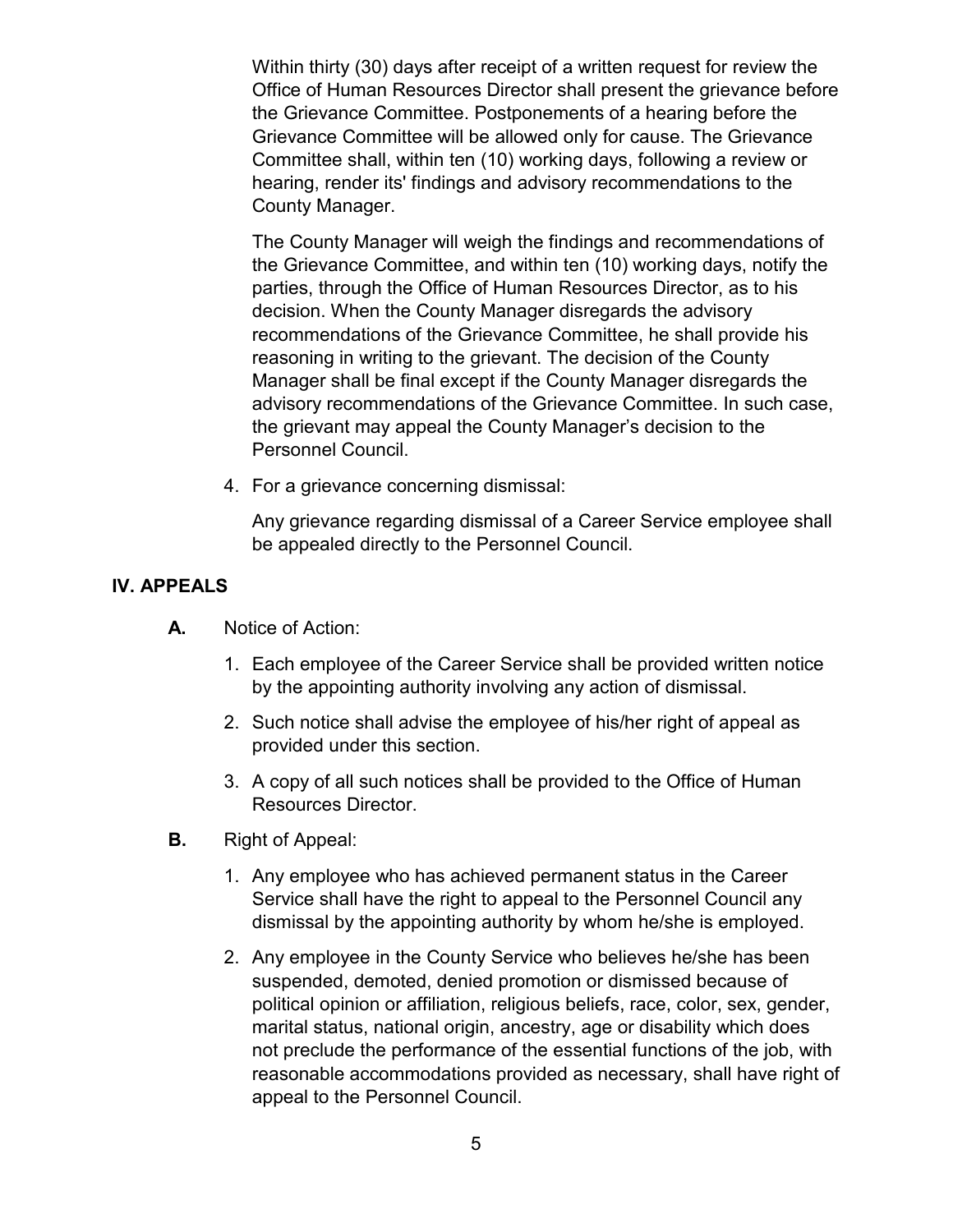- 3. Any candidate for appointment to the County Service who is denied examination, certification or appointment because of political opinion or affiliation, religious beliefs, race, color, sex, national origin, age or physical disability not related to employment performance shall have the right of appeal to the Personnel Council.
- **C.** Procedures for Filing Appeals:
	- 1. A Career Service employee may submit an appeal directly to the Personnel Council on actions taken by management resulting dismissal. Any such notice of appeal must be in writing and received by the Office of Human Resources Director no later than ten (10) working days from the date the employee was officially notified of management's action. Official notice shall be the date the employee was provided written notice of the adverse action or the date such notice was delivered to the employee's last known address.
	- 2. Any individual wishing to appeal to the Personnel Council incidents of alleged discrimination in their efforts to secure appointment to the County Service, shall specify in writing the desire to appeal within ten (10) business days from the date the individual was notified of the appointing authority's action. Such appeals shall include the date, time, place, name(s) of person's involved and specific act of discrimination.
	- 3. The notice of appeal shall be on a form as prescribed by the Office of Human Resources Director and shall contain a concise and brief statement of facts showing why the appellant is entitled to relief.
	- 4. Upon receipt of an appeal which is found to be in order in accordance with the provisions of this section the Office of Human Resources Director shall notify the appellant and the appointing authority accordingly.
	- 5. The Office of Human Resources Director shall make all necessary arrangements for the appeal to be heard by the Personnel Council.
	- 6. Any Career Service employee who appeals the decision of the County Manager concerning placement on disciplinary probation, must file a notice of appeal form with the Office of Human Resources Director within ten (10) working days of receipt of the decision of the County Manager. The Office of Human Resources Director shall then forward the written record of the grievance, including the findings and recommendations of the Grievance Committee, and the written decision of the County Manager, to the Personnel Council. The Personnel Council shall then make a written decision on whether to uphold the County Manager's decision, to uphold the Grievance Committee's recommendation, or to make an order which modifies the County Manager's decision.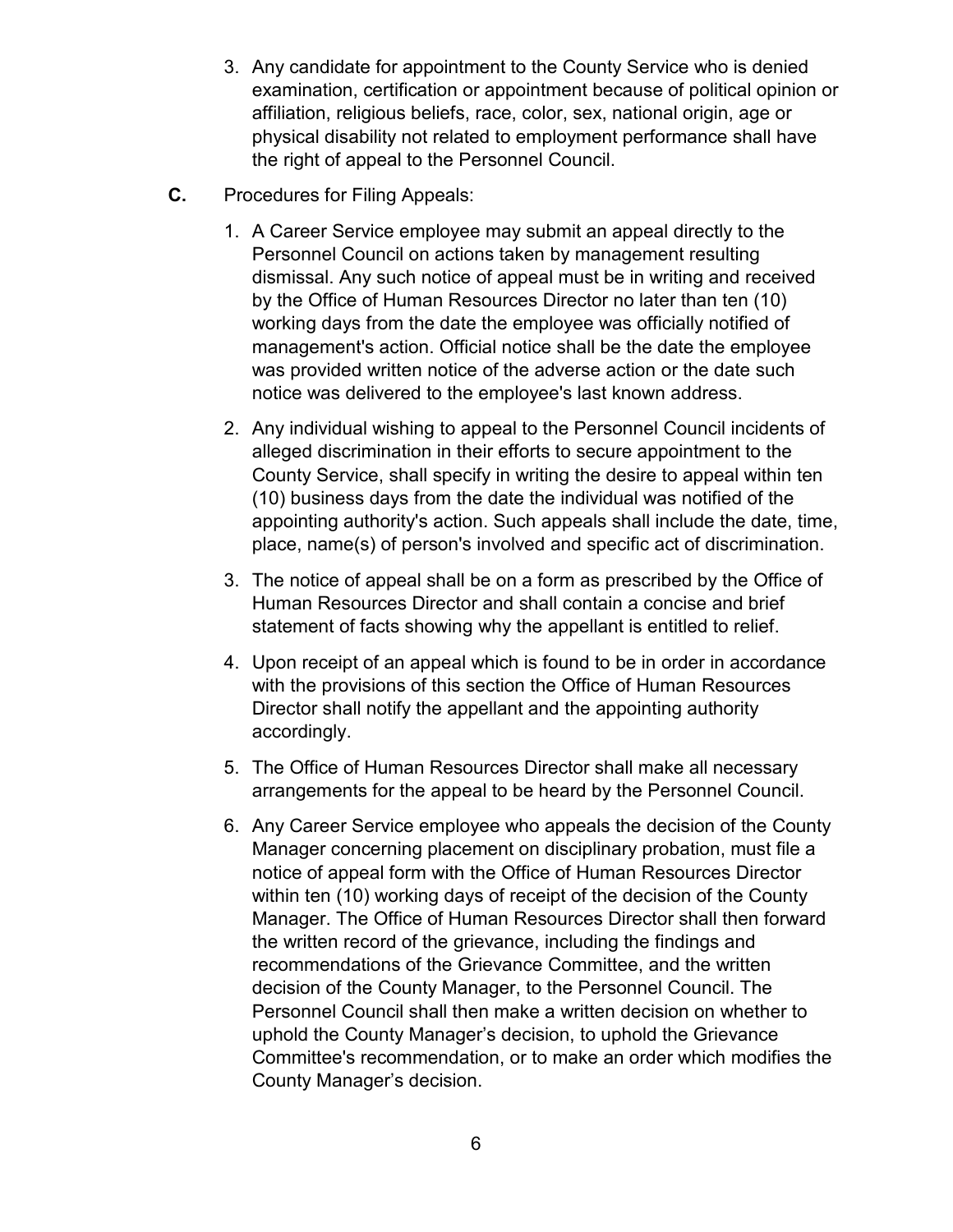# **V. PROCEDURES FOR HEARING APPEALS**

**A.** Hearing Dates:

The Office of Human Resources Director shall establish a time, date and place for hearings and provide appropriate written notice to the parties concerned.

- **B.** Postponements:
	- 1. Once the date for the proceedings has been fixed, the appellant or appointing authority may file a written request for postponement with the Chairman of the Personnel Council, through the Office of Human Resources Director, citing circumstances which prevent attendance on the scheduled date. Any request for postponement must be made at least 24 hours prior to the hearing date.
	- 2. The Chairman of the Personnel Council shall consider the request on its merit and may grant a postponement if extenuating circumstances are present.
- **C.** Quorum:

A quorum shall consist of no less than three (3) Personnel Council members. No hearing shall take place in the absence of a quorum.

- **D.** Conduct of the Hearing:
	- 1. The Chairman of the Personnel Council, or in his/her absence the Vice Chairman, shall preside at all hearings. In the absence of both, the Chairman and the Vice Chairman, the quorum shall select one (1) member of the body as Acting Chairman for the conduct of the hearing.
	- 2. All parties shall abide by the decisions of the chairman except in the event another member of the Personnel Council objects to a decision concerning the admission of evidence; then the issue will be settled by majority vote of the Personnel Council.
	- 3. The chairman shall open the hearing by;
		- a. stating the nature and purpose of the proceedings,
		- b. introducing and identifying for the record all interested parties,
		- c. defining the issue or issues, and
		- d. explaining the manner in which the hearing will be conducted.
	- 4. Each party shall have the right to be accompanied by or represented by counsel at their own expense.
	- 5. Each party shall be given an opportunity to make an opening statement if they desire. Such opening statement shall be restricted solely to the facts the party expects to prove.